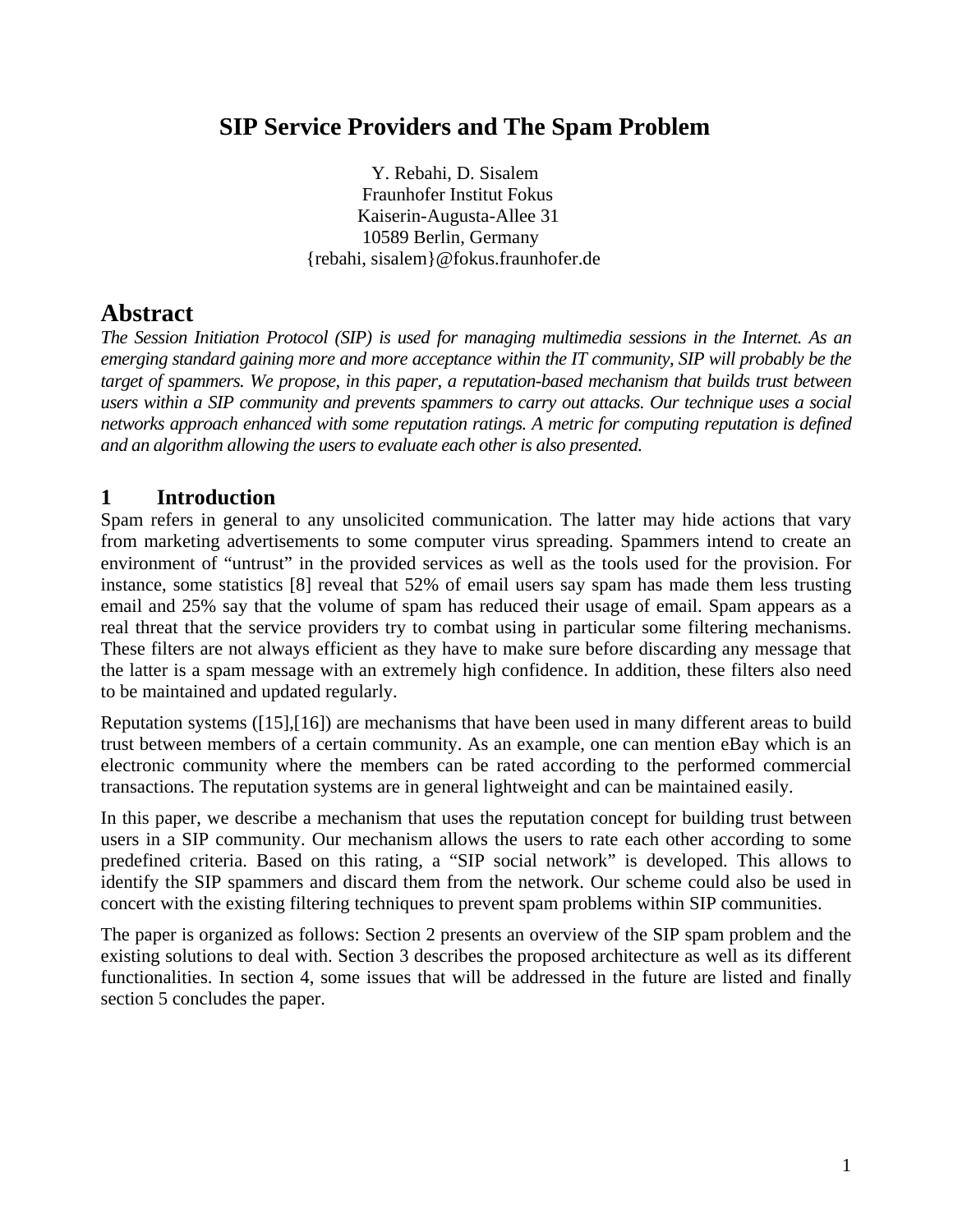## <span id="page-1-0"></span>**2 Spam problem in SIP**

### <span id="page-1-1"></span>*2.1 SIP Overview*

The Session Initiation Protocol (SIP) is an application-layer protocol defined by IETF for managing multimedia sessions in the Internet [\[1\].](#page-6-4) A session can be established between two end-users or more and can involve IP phone calls, conferencing and messaging. SIP is handled through messages such as INVITE for initiating a session and BYE to terminate it. The main components in a SIP network are briefly described below ([\[1\],](#page-6-4) [\[2\]\)](#page-6-5),

*User Agents (UAs):* these are the end devices in a SIP network. They can originate SIP requests to establish a media session and send and receive media. A user agent can be either a SIP phone or a SIP client software running on a PC.

*Servers:* these are intermediate SIP entities in a SIP network that assist the user agents in establishing media sessions and some other functions. SIP servers are three categories: proxies, redirect servers and registrars.

*Location servers:* a location server is a database where users information such URLs, IP addresses, scripts and other preferences are stored. A location server may also contain routing information such as locations of proxies, gateways and other location servers.

The SIP standard is more and more accepted by the IT community and currently is ubiquitous in the market through a large row of services. For instance, the new Messenger for Windows launched by Microsoft, includes SIP-based telephony, presence, instant messaging and voice/video communication. SIP is increasing its popularity in the mobile world too: in the 3GPP consortium for 3G mobile networks, SIP is the chosen signaling protocol and Nokia has announced SIP support for its Series 60 platform of mobile terminals. The SIP protocol has shown a strong acceptance by the market as some service providers offer already free and non-free SIP-based VoIP and Instant Messaging services. Among these SIP providers, one can mention earthlink [\[3\]](#page-6-6) and iptel.org [\[4\].](#page-6-7)

To provide satisfactory services, SIP providers need to deal with unsolicited or spam communications. The spam problem in email and instant messaging (IM) has conducted the email or the IM users to trust less these tools and consequently reduce their usage. SIP has not been yet the target of this kind of attacks, but it seems it is only a matter of time [\[5\].](#page-6-8)

## *2.2 SIP Spam forms*

As a new emerging standard, SIP might be also the target of some Spam attacks. As a consequence, identifying SIP spam and the mechanisms to deal with, is a very crucial task before the problem arises. SIP spam can take one of the following forms, for more details, we refer to [\[5\],](#page-6-8)

- *call spam :* this is the case of unsolicited messages for establishing voice, video or IM session. The spammer proceeds to relay his message over the real time media. This form is the usual way used by telemarketers
- *IM spam:* this form is similar to email spam, unsolicited IMs whose content contains the message that the spammer is seeking to convey. The SIP MESSAGE request will be used here but also some other messages such as INVITE with text or html bodies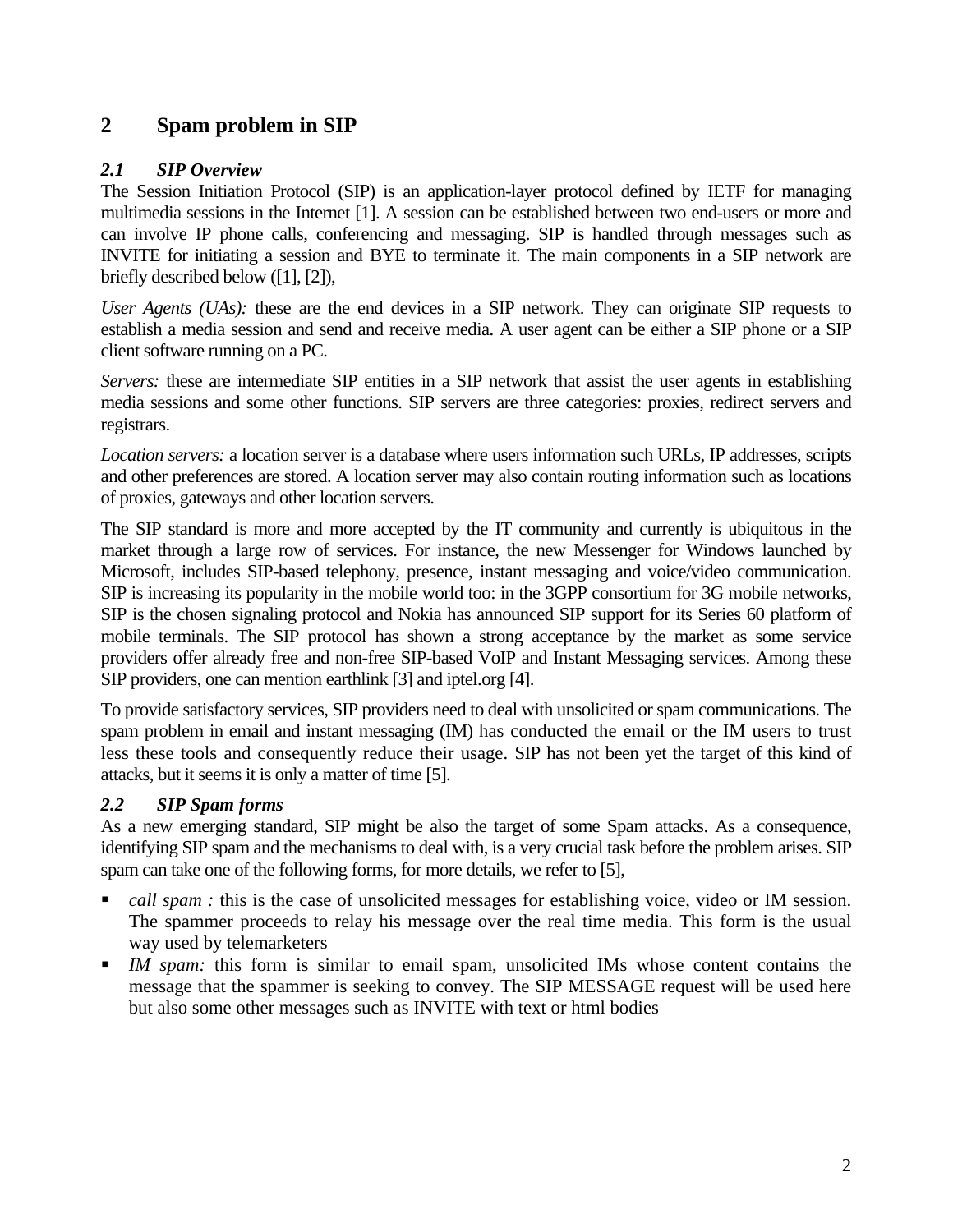**Presence spam:** this spam is similar to the previous one, i.e unsolicited presence (subscribe) requests are sent to get on the buddy list of a user and send him IM or initiate other forms of communications

In [\[5\],](#page-6-8) a bunch of solutions to SIP spam is also suggested. In general, these solutions are some mechanisms developed to deal with email spam and which could be adapted to SIP spam because of some similarities as mentioned earlier. Among these solutions, one can mention, content filtering, white lists, Consent-based communications and identity authentication [\[5\].](#page-6-8) Unfortunately, if these solutions can be applied to the SIP spam problem, they seem to be insufficient and need to be combined with each other or with some other techniques to provide robustness.

## <span id="page-2-0"></span>**3 The SIP Social Networks Approach**

## <span id="page-2-1"></span>*3.1 Graphs Structure Overview*

A graph is a finite set of nodes (or vertices) connected by links called edges (or arcs). A directed graph is a graph where each edge is an ordered pair of nodes  $(u, v)$  representing a directed connection from *u* to *v*. The *out-degree* of a node *u* is the number of the distinct edges  $(u, v_1)...(u, v_k)$ and the *in-degree* is the number of the distinct edges  $(v_l, u)$ ... $(v_k, u)$ . The degree of a node *u* is the sum of the in-degree and the out-degree values. A path from node  $u$  to node  $v$  is a sequence of edges  $(u, u_1)$ ,  $(u_1, u_2)$ , ...  $(u_k, v)$ . Note that a path from *u* to *v* does not imply a path from *v* to *u*.

## <span id="page-2-2"></span>*3.2 SIP Social Networks*

In general, a network refers to a set of items called vertices (or nodes) with possible connections between them, called edges. A social network is a set of people with some pattern of contacts or interactions between them. These patterns can be friendship relations between individuals, business relationships between companies, etc. Systems taking networks or social networks forms are called graphs in the mathematical literature (see section [3.1\)](#page-2-1).

Let's consider now a SIP Provider that offers SIP based services such as VoIP calls and Instant messaging. Let's assume that any user of these services is managing a contact list to keep track of his "friends" that they are allowed to communicate with him. Usually, buddy lists are used for the Instant Messaging service and phone books are used for the telephony services. However, along this paper, contact lists will be used as a general terminology to describe lists of a user's "friends" that are allowed to communicate with him. Let's also assume that any SIP user is able to assign a reputation value to all the persons figuring on his contact list. These reputation values simply refer to how trustful the assigned persons are. It turns out when we combine all these scored contact lists, a large reputation network is generated. In fact, this network is constructed by considering first the owner of the contact list and the users figuring on this list as nodes connected with some scored edges. These sub-networks are connected to each other when there is a possibility to connect them. [Figure 1](#page-3-0) depicts how two users A and B get connected to each other through their common "friends".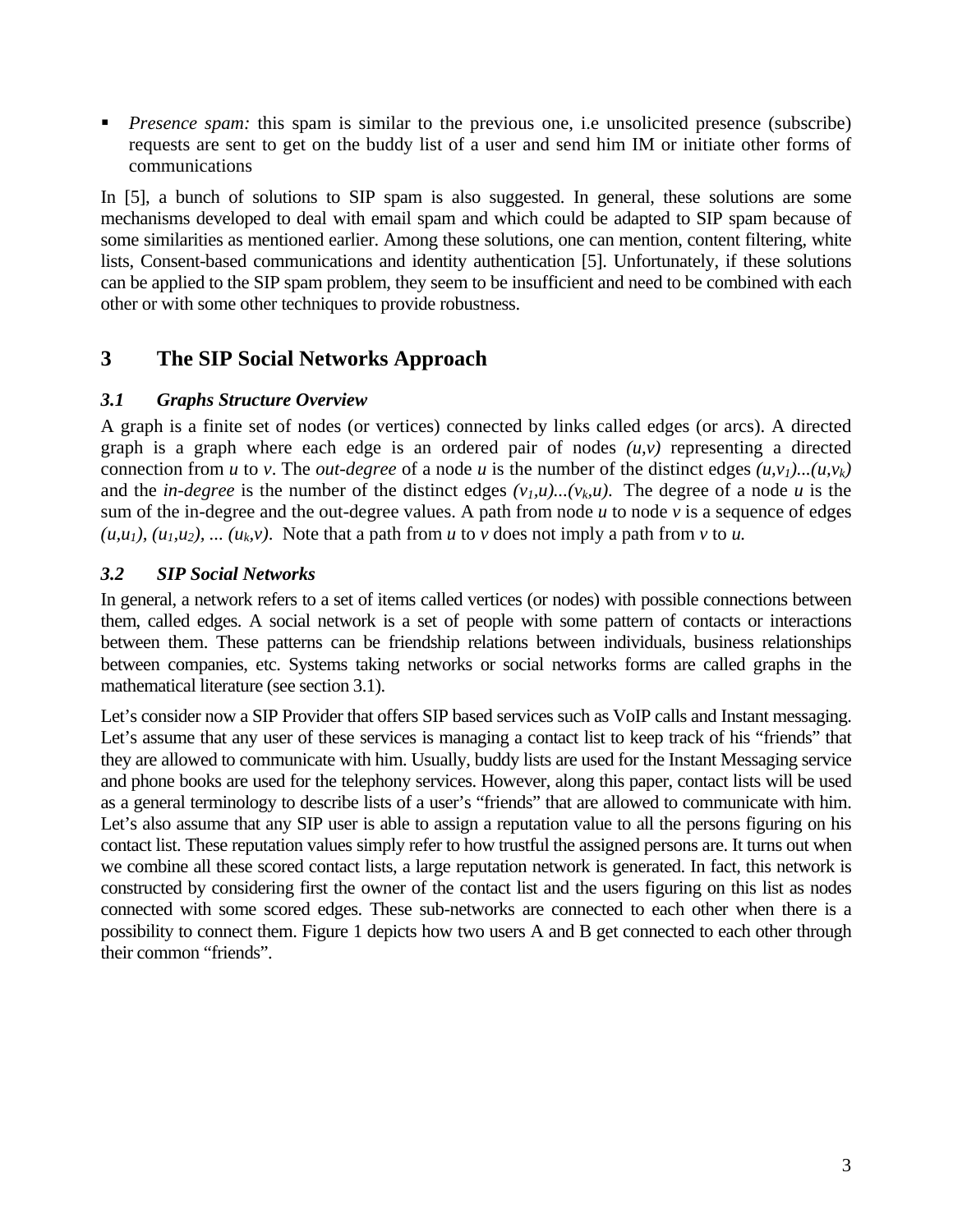

*A 's c o n t a c t lis t B 's c o n t a c t l is t a*

#### <span id="page-3-0"></span> **Figure 1: SIP Reputation Network**

In the sequel, we will use graphs or "SIP social networks" when talking about the networks obtained by merging all the contact lists (in the way described above) of the SIP users. In doing so, we will avoid any confusion with the SIP networks (infrastructure) terminology described in section [2.1.](#page-1-1)

#### *3.3 Architecture*

First of all, the objective of this architecture is to provide a mechanism based on reputation to help detecting unsolicited calls or messages within the users community of a given SIP Service Provider. In fact, it may happen that a user from this community misuse one or more of the provided services by sending unsolicited messages or establishing VoIP calls. The intentions behind this misuse can be business purposes or malicious actions. For detecting SIP spam, our system does not require anything on the user's side except that when the users create their contact lists, they must score the persons on these lists according to an evaluation criteria that the Service Provider has predefined.

[Figure 2](#page-3-1) depicts the different components that our system comprises. These components as well as their functionalities will be discussed below.



<span id="page-3-1"></span> **Figure 2: Network architecture**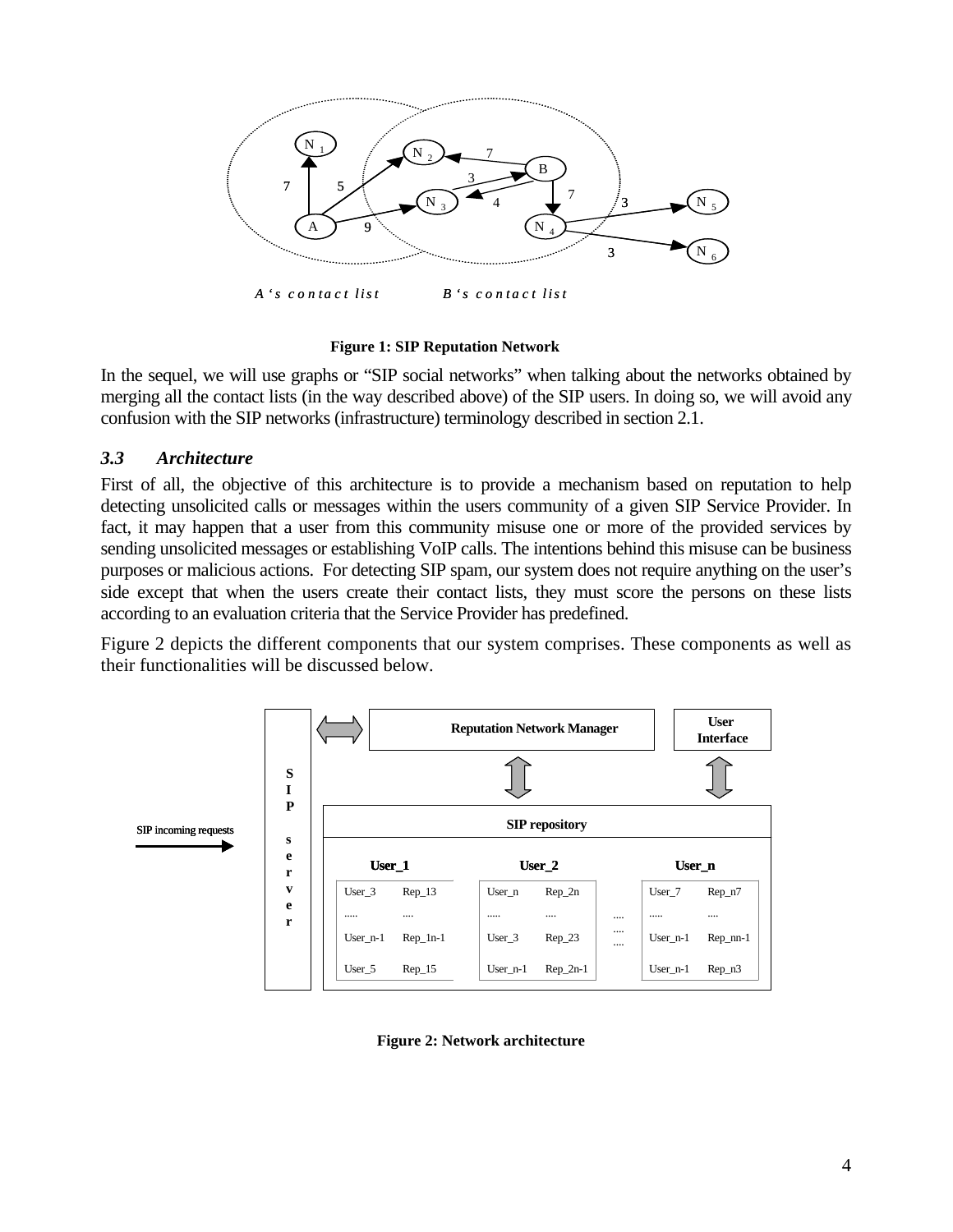## *3.3.1 SIP repository*

The SIP repository is a database where the contact lists of the different users are stored. The contact list records are of the form described in [Figure 2.](#page-3-1) The first column of these records comprises the users identifiers, which could be the names of these users or their SIP URLs. However, the second column includes the reputation values that the owner of the list has assigned to each member of his contact list. The contact list records are created and updated by the user through a web interface or another suitable tool.

## *3.3.2 SIP server*

As mentioned in section [2.1,](#page-1-1) a SIP server is an intermediate entity that assists the SIP user agents in establishing the multimedia sessions. In our architecture, the SIP server is the main component as the multimedia services such as VoIP calls and Instant Messages are handled through it. In fact, a spammer needs to issue a SIP request towards the users that the spammer wishes to be in contact with. The SIP request can be for instance the SIP INVITE or the SIP MESSAGE. The SIP server intercepts the mentioned request and before performing the corresponding action, it forwards the request sender identifier and the request destination identifier information to the Reputation Network Manager (RNM) in order to check whether this request is an unsolicited message. Once the SIP server receives the answer from the RNM, it behaves accordingly to treat the received request.

## *3.3.3 Reputation Network Manager*

The first functionality that the RNM has to perform is building the SIP social network. The RNM has the access to the SIP repository, so, based on the stored contact lists records, it can construct the reputation network in the way described in section [3.2.](#page-2-2) As the contact lists might be updated, the RNM has to access regularly the SIP repository and update consequently the SIP social network.

The other functionality that the RNM has to carry out is the reputation computing. This simply means that upon receiving the SIP request information from the SIP server, the RNM computes a reputation value related to this request and compare it to a predefined threshold that will be discussed in section [3.3.3.2.](#page-5-1) If this reputation value is greater than the threshold, the RNM will inform the SIP proxy to process the request, otherwise, the SIP server will reject it.

### *3.3.3.1 Reputation computing algorithm*

First of all, the RNM needs to find out all the direct paths from the SIP request sender to the user that the request is destined to. Afterwards, all the found paths will be rated and the RNM will take the average of the different ratings. For simplicity seek, the user who sent the SIP request will be denoted by destination and the user that the request is destined to, will be denoted by source. If the source and the destination users are directly linked, so no need to compute a reputation value as the destination identifier is already in the contact list of the source. If the source and the destination are not directly linked, the reputation rating will be the average of the reputation values for the destination returned by each of the neighbors of the source.

Defining the metrics to be used in the rating is always a hard task when building reputation systems. In general, reputation is computed locally, as in our case, and the obtained values need to be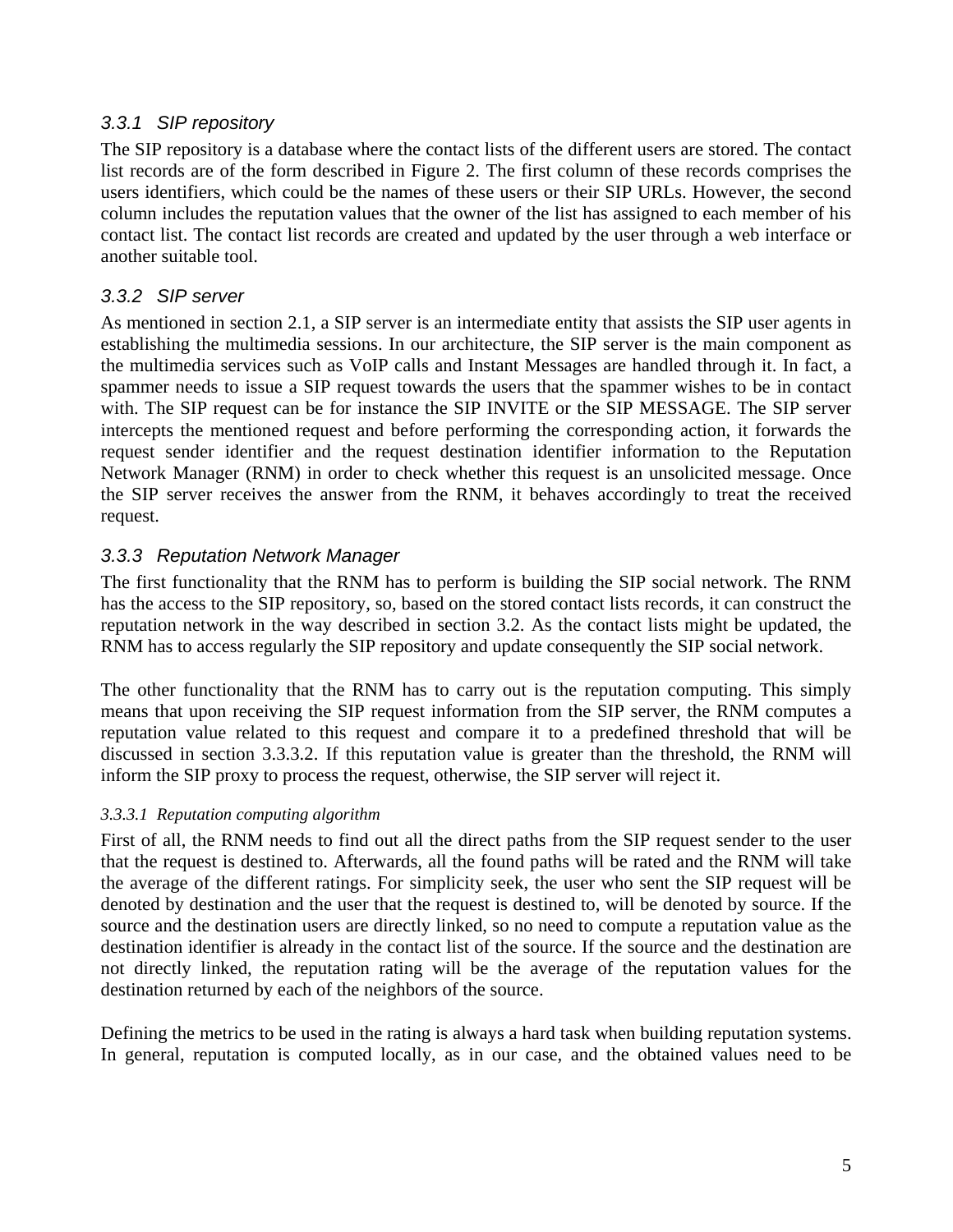combined in order to provide a global one. Combining these reputation values can be achieved in different ways that each of them reflects some specific purposes. In our context, we have chosen a simple metric that takes into account how trustful a recommendation "provider" is when his recommendation is being used. For instance, if we assume that  $p$  paths including nodes  $N_1, \ldots,$  $N_{n_p}$  exist between the source and the destination, the metric for computing the reputation of the destination node is described by the following formula,

$$
r(source, destination) = \frac{\sum_{p} \left[ r(source, N_1) * \prod_{i=1}^{n_p-1} r(N_i, N_{i+1}) * r(N_{n_p}, destination) \right]}{p}
$$
(1)

where  $r(A, B)$  is the reputation value expressing the amount of trust that A has in B. One can note that in the above formula, recommendations (i.e reputation values provided by the next nodes in the paths) are used according to the amount of trust that the user computing the reputation has in the recommenders. Based on the mentioned formula, the algorithm used for rating the incoming SIP request is depicted below,

```
 Rep_eval(source, destination) 
 Start from the source 
 Mark the source as visited 
 If the source has no rating for the destination 
\alpha = 1, \beta = 0 for each u in the neighborhood of the source 
    if u is not visited yet 
     \beta++
     \alpha = \alpha^* Rep_eval (source, u) * Rep_eval (u, destination)
      Mark u as visited 
   Rep_eval (source, destination) = \alpha/\beta Return Rep_eval(source, destination)
```
#### <span id="page-5-1"></span>*3.3.3.2 Spam threshold reputation*

As mentioned earlier, this reputation value is needed to classify whether the request is spam or not. If the request reputation value is less than the threshold, the request is classified as spam, otherwise, it is further processed. The reputation threshold is tightly bound to the metric used for the rating, so if the metric changes, the threshold value might need to be updated in order to reflect more the context.

### <span id="page-5-0"></span>**4 Further Work**

In the future, we will consider more metrics and evaluate them in order to determine their accuracy. We will also study the impact of varying the threshold value on the different used metrics. The algorithm used for rating is particularly based on a "graph searching" procedure. As the SIP social network can be huge, searching for a path between the source and the destination may generate a